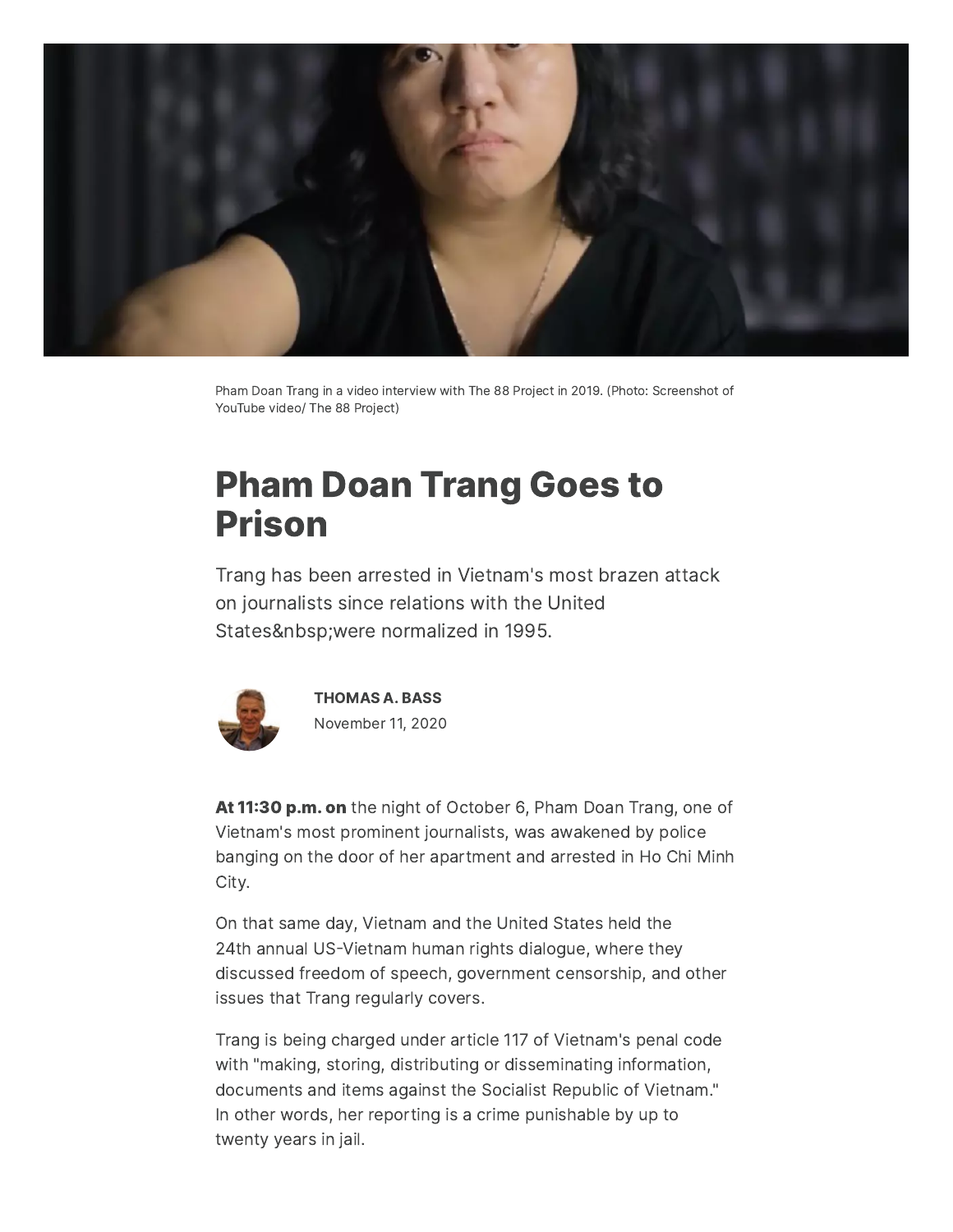Trang has been arrested, beaten, and blackmailed by the government on previous occasions, but this latest crackdown prior to Vietnam's one-every-five-year Communist Party Congress in January—is the country's most brazen attack on journalists since relations with the United States were normalized in 1995. Labor unrest, governmental corruption, land seizures, women's rights, and even reporting on environmental issues are now hotwire subjects that can land journalists and bloggers in prison for a decade or longer.

Founder of Luat Khoa ("Law") magazine, editor of thevietnamese website, and author of several books, including Politics for Everyone and <sup>A</sup> Handbook for Families of Prisoners, Trang in 2019 was awarded the Press Freedom Prize for Impact by Reporters Without Borders. As described at the ceremony in Berlin that Trang was not allowed to attend, the Prize is given yearly to a journalist "whose work has led to concrete improvements in journalistic freedom, independence, and pluralism."

## "Following Trang's arrest, her colleagues posted a message they said was written by her in advance: 'Nobody wants to go to jail, but if prison is the place for those who fight for freedom, and if it is the place to carry out set goals, then we should go to prison.'"

Before her arrest, Trang was investigating a violent clash between farmers and the police, something that happens regularly in Vietnam when farmland is seized by Party officials. Trang has no fixed address and moves regularly to avoid the kind of beating that in 2018 left her dumped on the roadside with a concussion and wounds to her face and legs.

"Pham Doan Trang is a true heroine given the situation of press freedom in Vietnam, where journalists and bloggers who do not toe the line of the current direction of the Communist Party face extremely severe repercussions," said Daniel Bastard, who heads the Asia-Pacific Desk of Reporters Without Borders (RSF).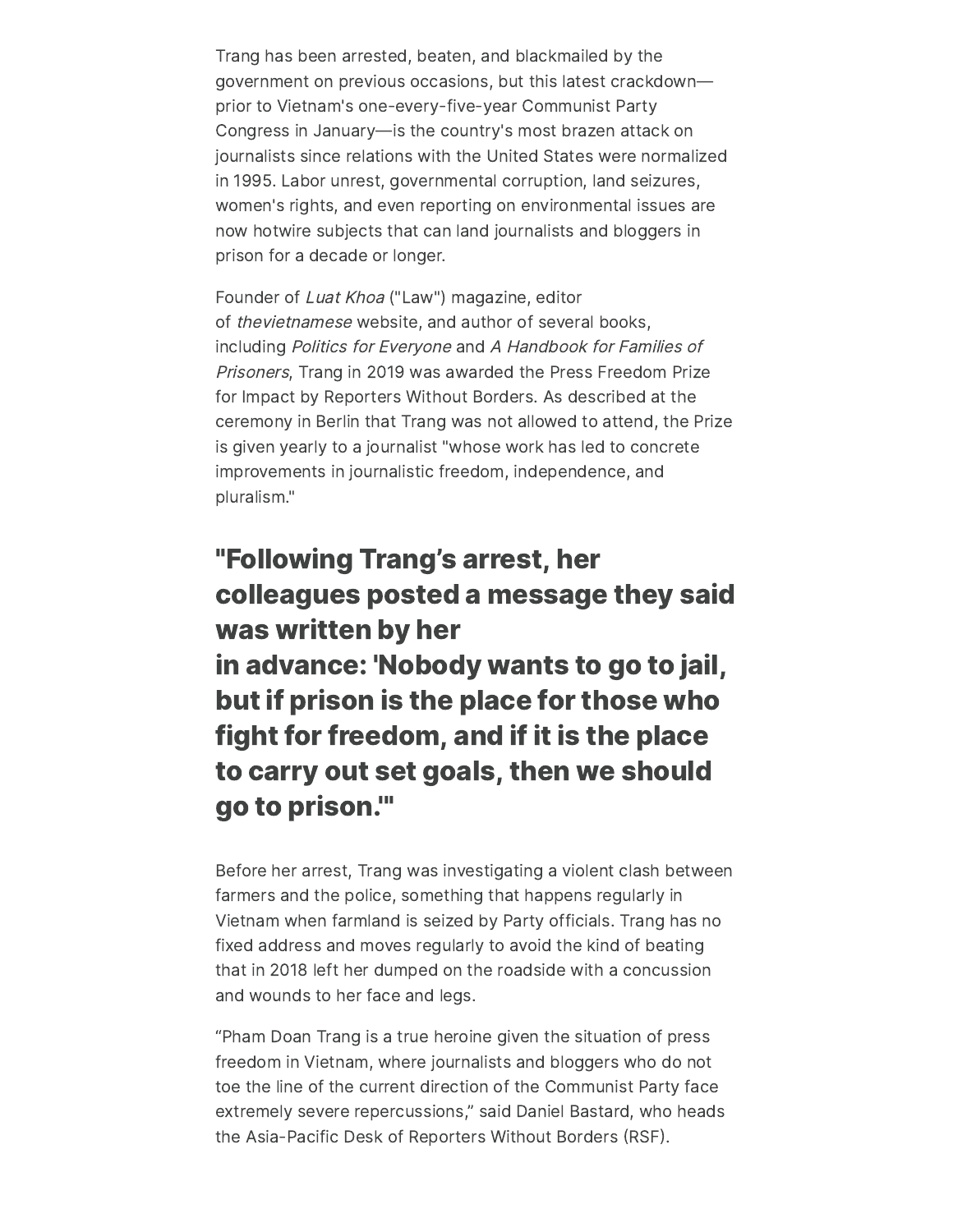"Pham Dan Trang faces an imminent risk of torture and other-ill treatment at the hands of the Vietnamese authorities. She must be immediately and unconditionally released," said Amnesty International's Deputy Regional Director for Campaigns, Ming Yu Hah.

"Vietnam's scorched earth response to political dissent is on display for all to see with the arrest of prominent blogger and author Pham Doan Trang," said Phil Robertson, deputy Asia director of Human Rights Watch. "Every day she spends behind bars is a grave injustice that violates Vietnam's international human rights commitments and brings dishonor to the government."

Following Trang's arrest, her colleagues posted a message they said was written by her in advance: "Nobody wants to go to jail, but if prison is the place for those who fight for freedom, and if it is the place to carry out set goals, then we should go to prison."

I met Trang in Hanoi in 2015 and wrote about her work in my book Censorship in Vietnam: Brave New World. Here is a description of our meeting.

### Hanoi

As I walk out of my hotel into the splash of color and bustle that marks Vietnam's capital, I pass a woman with squids wriggling in the paniers of her bicycle and a flower vendor squatting over a bucket of tight-budded roses. Perched on plastic stools lining the streets are groups of neatly-dressed people eating breakfast, buying raffle tickets, chatting, and selling everything from electric fans to chicken soup. Songbirds brought out for their morning airing sing in their wicker cages. Vendors cycle down the street selling brooms, baguettes, bananas. Hanoi on a sunny morning is like a pointillist painting come to life, with the dots scurrying around the canvas, hailing each other in a whirl of rubber wheels and two stroke Chinese motors.

"Straightaway, she faced what she calls the 'tragedy of the media' in Vietnam: censorship, self-censorship, government control, and the simple fact that 'people are scared.'"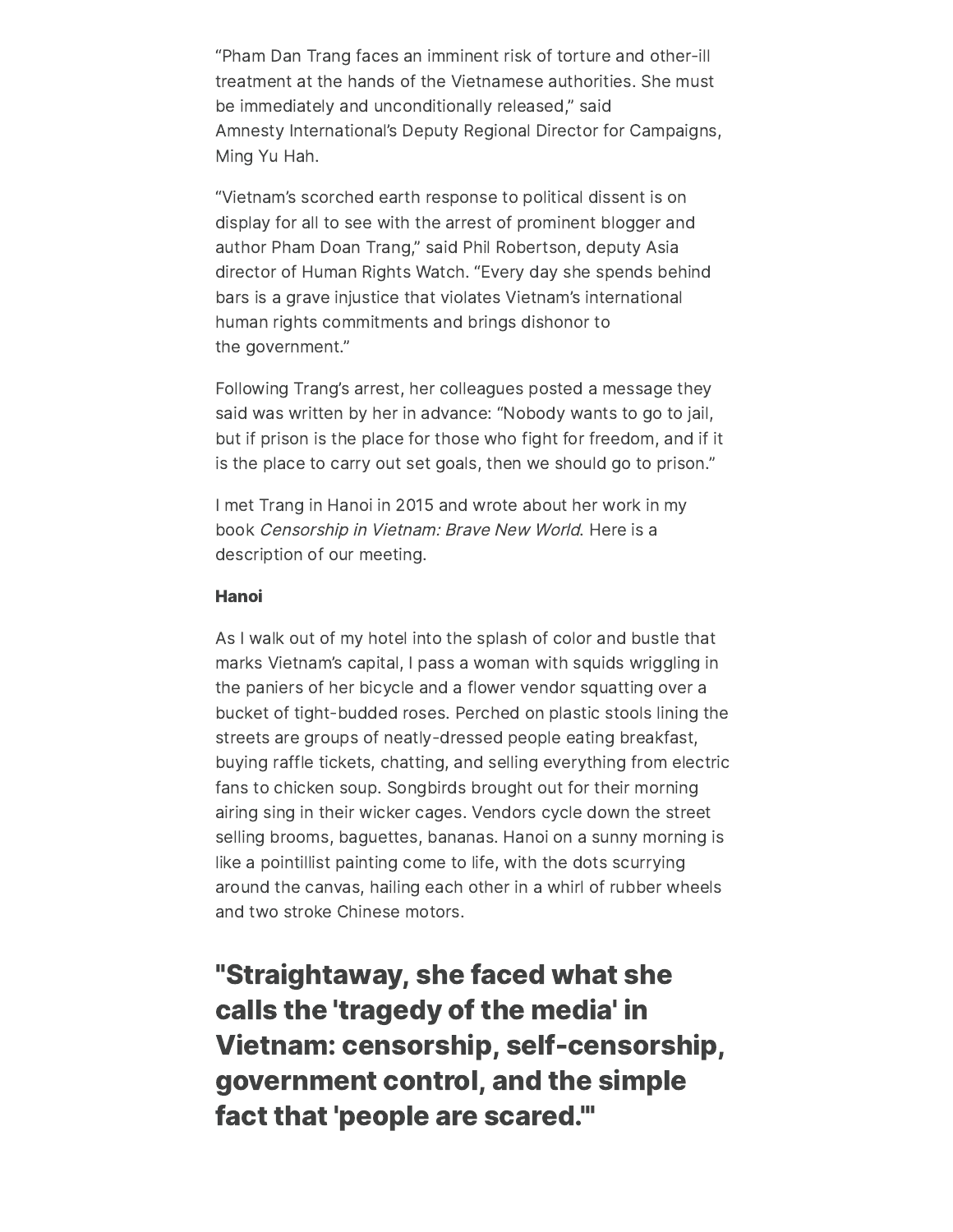Near St. Joseph's cathedral, I turn into a trendy café filled with black sofas holding young professionals skyping on their laptops. I order a coffee and sit for a few minutes before a woman with a noticeable limp and creased brow slips into the seat across from me. She is carrying a backpack that looks like it holds everything she owns. We introduce ourselves, and Pham Doan Trang begins recounting her life as a journalist.

Trang was born in Hanoi 1978. Her parents were high school chemistry teachers. Her mother worked in Hanoi, while her father was posted to the western highlands, where he spent fourteen years, before hunger and malaria forced him back to the city. Trang graduated with a degree in economics from Vietnam's University of Foreign Trade. She attended when the school was on the cusp of big changes. Instruction in Russian suddenly flipped to English. "Facebook is where we get our news," Trang says, "but very few of Vietnam's thirty-five million Facebook users know how to speak English. So I think the duty of journalists who speak English is to tell the world what's happening here."

In 2000, Trang began working as a journalist for VNExpress, Vietnam's first internet news site. Straightaway, she faced what she calls the "tragedy of the media" in Vietnam: censorship, selfcensorship, government control, and the simple fact that "people are scared."

"We have thirty thousand journalists in Vietnam." she says. "Fewer than a hundred are political journalists, and fewer than twenty are democracy supporters. I can count them on my hands and feet. They face administrative sanctions, reductions in salary, fines, physical assault. Journalists are victims of the police state," she says, before reminding me that every newspaper in Vietnam is state-owned. "If you include bloggers, every year there are hundreds of assaults on journalists, and lots of journalists have been put in jail for political reasons."

She mentions Anh Ba Sam, "Brother Gossip," who used to run the "Sidewalk News Agency," a popular blog calling for democracy in Vietnam. Anh Ba Sam is the pen name of Nguyen Huu Vinh, another person I was hoping to meet, until I was informed that he is currently in prison, "to serve the investigating process." Charged under Article 258 of the penal code, which outlaws "abusing freedom and democracy to infringe upon the interests of the state," Vinh, if convicted, faces seven more years in prison.

A fifty-eight-year-old former policeman and the son of a Communist Party Central Committee member who twice served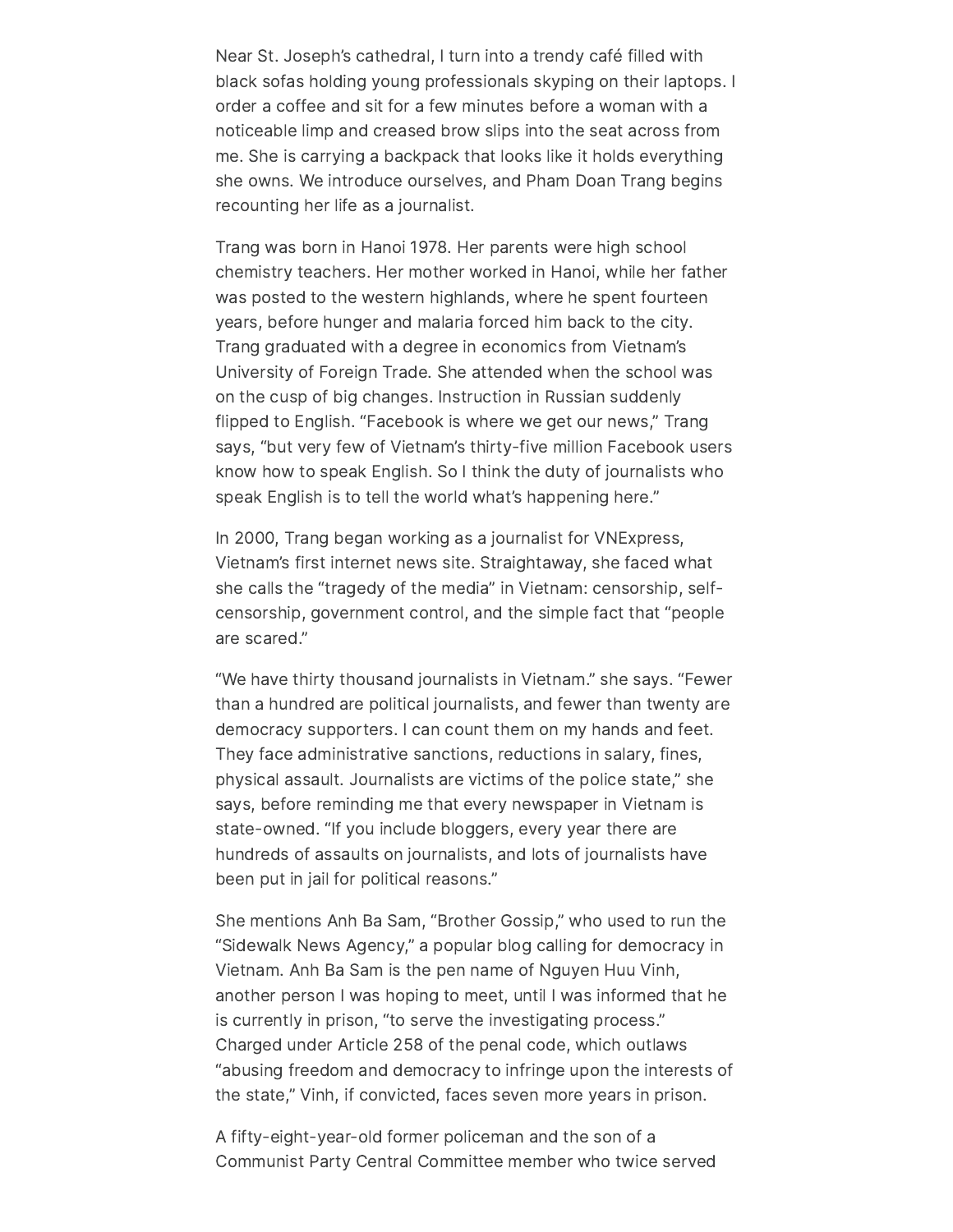as ambassador to the Soviet Union, "Brother Gossip" fits the profile of a criminal only in a country as paranoid as Vietnam. The denunciation campaign mounted against him in the press says that Vinh specializes in "reporting and commenting on current social and political issues of Vietnam with a deliberately critical tone" and "trying to uglify Vietnam to make her as bad and ugly as he is."

Human Rights Watch estimates that as many as two hundred activists and bloggers like Vinh are currently imprisoned. Vietnam Right Now, a Hanoi-based human rights group, lists two hundred and fifty prisoners of conscience. "In 2013 I counted the number of political prisoners in Vietnam and came up with three hundred and twenty six, to be exact," says Trang.

"The rest of her answer is straightforward. Democracy is the right to free and fair elections, organized political parties, majority rule with defense of minority interests, the rule of law, and freedom of speech and assembly. In other words, democracy is everything that we in the West take for granted and willingly compromise."

In November 2015, General Tran Dai Quang, Vietnam's minister of public security (police), in an address before the National Assembly, explained how he used the country's vague national security laws to stifle dissent and arrest critics. Quang said that between June 2012 and November 2015 "The police have received, arrested, and dealt with 1,410 cases involving 2,680 people who violated national security." He went on to describe how he specifically targeted democracy and human rights groups, "which have about three hundred and fifty participants from fifty cities and provinces."

While "Brother Gossip" is in jail, awaiting trial, two of his three web sites have been closed. This means the police have gained control of his passwords, but a third site remains open, run by supporters who have managed to keep their identities secret. Trang tells me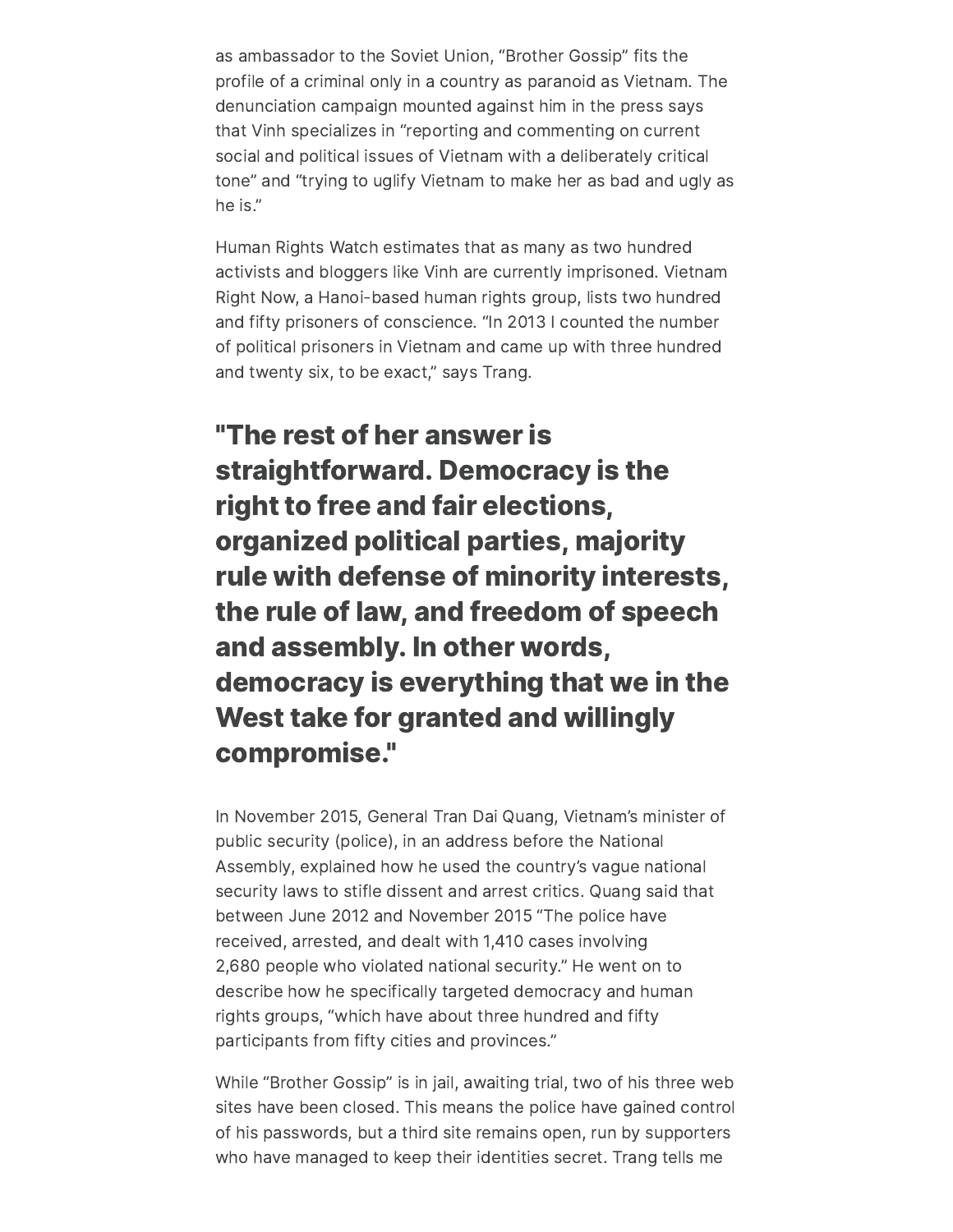that her own web site, a blog set up in 2009, is currently blocked in Vietnam (although it, too, manages to keep publishing new articles).

I ask Trang what the word "democracy" means to her. "The democracy movement is hardly a movement," she says. "It's unorganized." The rest of her answer is straightforward. Democracy is the right to free and fair elections, organized political parties, majority rule with defense of minority interests, the rule of law, and freedom of speech and assembly. In other words, democracy is everything that we in the West take for granted and willingly compromise.

"In Vietnam, you can't enter politics unless you're a member of the Communist Party," she says. "Those of us who want to get people involved in government, actively, effectively, and meaningfully ... we are just waiting for the day they come to arrest us."

Trang has been "temporarily" arrested many times. A few days before our meeting, she was detained by the police for seven hours. "It happens all the time," she says. She had organized a seminar supporting victims of torture. "All the organizers were arrested, and the seminar was cancelled. 'This is an illegal social gathering,' they told us. 'You're inciting public disorder and disturbing the peace.'"

"The longest time they held me in detention was nine days," she says. Trang swipes through her phone to show me photos of police assaults and beatings. I stare at a young man whose hand was smashed with a brick when he was roughed up by plainclothes policemen. Trang is limping today from a recent attack that left her lying in bed immobile for two days.

#### Cyber Trolls

Trang describes how Vietnam stage manages rigged elections, where one hundred percent voter turnout is matched by similarly large margins of victory. "A police state never tolerates the press," she says. "The press is supposed to serve the interests of the Communist Party. The difference is that now we have social media. With other sources beside mainstream media, the state has lost its monopoly.

"Change is coming not because the state is more tolerant, but because it has lost control. It has to control the press plus the blogosphere. It has to deal with services based in the United States. The law requires Facebook to provide information to the police, and sometimes they do it. Google refuses, but Facebook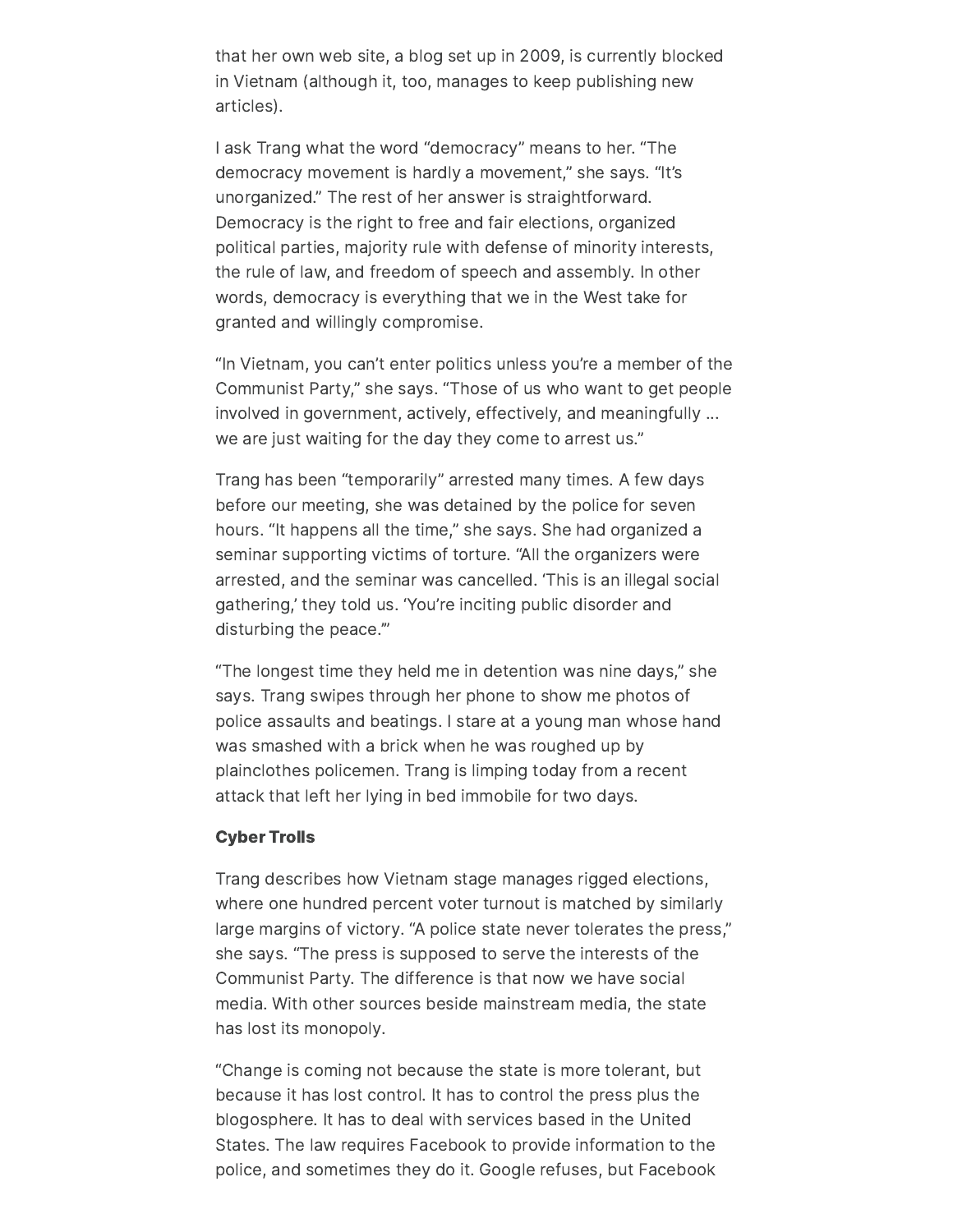complies. They work for profit, not for human rights. I have a Facebook account, which is more accessible than my blog, but I am wary about Facebook being more "cooperative" with the government than Google."

"In many ways, Vietnam is just a student of Big Brother China," Trang says. China spends billions of dollars blocking internet sites from the outside world and surveilling the communication of its citizens. Trang explains how China has mastered the art of reverse engineering global services and swapping them for Chinese copies. For Google China substitutes Baidu. For Facebook and Twitter it provides Weibo. For eBay it offers Alibaba.

### "One unintended consequence of this reality is that Vietnam, unlike China, can block news only after it has been published."

Unfortunately for Little Brother Vietnam, the country's attempts at emulating China in telecommunications and the internet have failed. Western technology arrived too suddenly and was embraced too enthusiastically to be blocked. None of Vietnam's imitation Googles (vinaseek, socbay, coccoc) has replaced the original. Nor have imitation Facebooks (go.vn) succeeded. People tell a joke about the Vietnamese prime minister. He searches online for "failed policies of Nguyen Tan Dung." Google retrieves a million articles. Vietnamese search engines find none.

"Vietnam is lost in the world technologically," Trang says. "It's way behind China."

China began blocking foreign services as soon as they were introduced, and the Chinese market is big enough that even limited local services attracted large numbers of users. One unintended consequence of this reality is that Vietnam, unlike China, can block news only after it has been published. "This is why the Vietnamese government beats up so many bloggers and journalists," Trang says. "It's what happens when you can't block information at the source."

Instead of trying to ban Facebook and Google, the Vietnamese government has switched techniques. "They hack our accounts," Trang says. "They report us to Facebook so that we lose our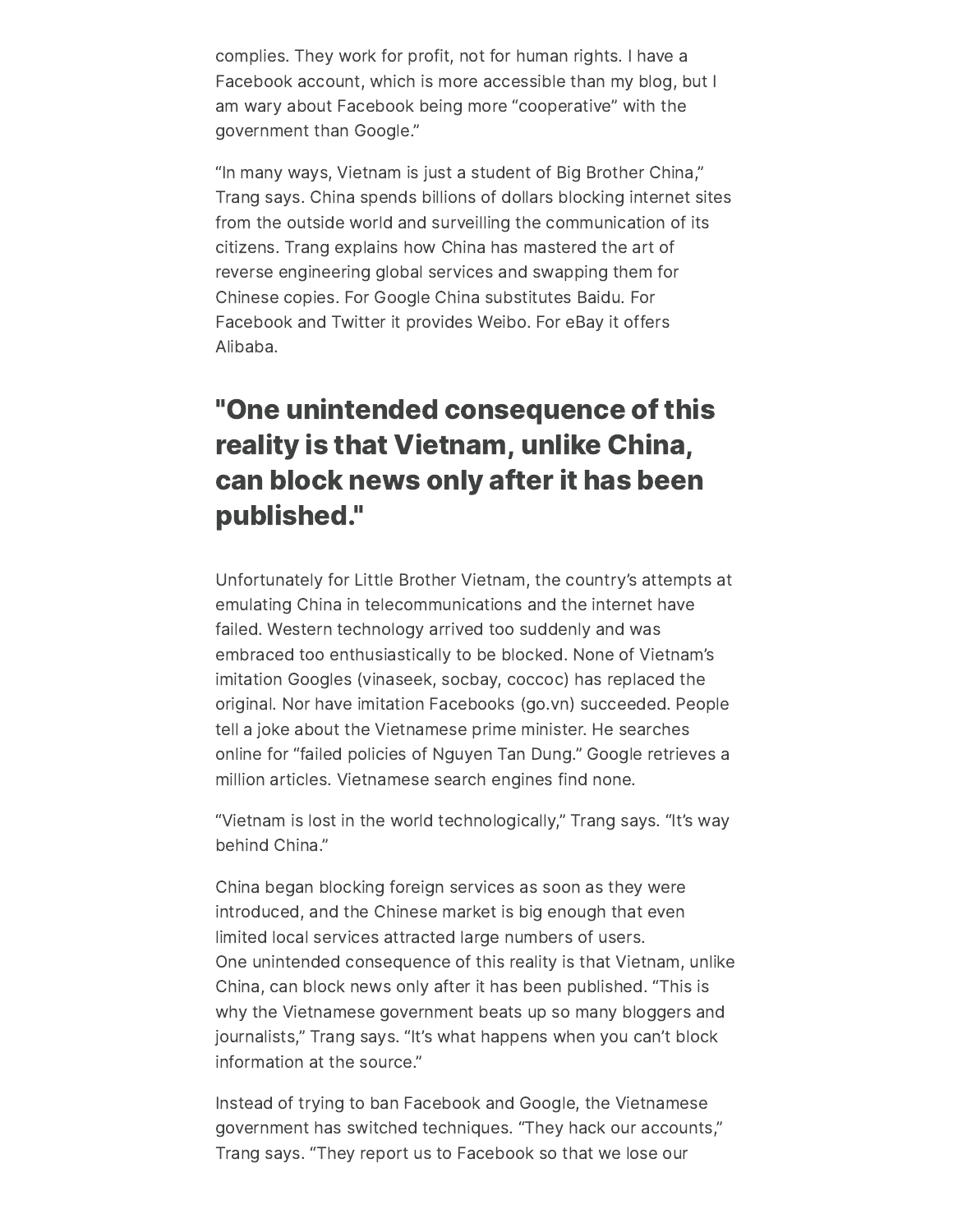accounts. They set up fake sites to attack us. They defame us. They steal our personal information and try to blackmail us with it."

Trang describes how the government has hired tens of thousands of "public opinion agitators" (du luan vien), who are paid per posting to spread propaganda and disinformation and lead attacks against internet users. "At the end of the month, when they are trying to meet their quotas, you can see comments from these cyber troops flooding onto web sites."

"My phone is tapped," she says. "I hear agents talking in the background. You begin to fear for your safety. It becomes too dangerous to speak about human rights. This is why so few people do it."

"In the political culture of Vietnam, people don't want to be different from other people," she says. "You will be isolated from friends, family, community members. This is especially hard for women. Police pressure your employers to dismiss you. You can't find a job. You can't rent an apartment, or you find yourself being evicted in the middle of the night. Young activists have to sleep in the parks overnight. You can be attacked or arrested or sent to prison for a long time."

In January 2013, Ho Quang Loi, head of Hanoi's Communist Party Propaganda Department, confirmed that they had hired nine hundred "rumormongers," whose job was "to fully exploit the power of propaganda." These internet trolls, "in obedience to orders from superiors in dealing with sensitive cases," are programmed to function like "button-pressing, rapid response journalists." Like China's "50 Cent Party," so named because they receive fifty Chinese cents per posting, the rumormongers flooding Vietnam's cyberspace number in the thousands.

Not all the victories in the arms race between dissidents and the government go to the censors. "The good news is that in the past five years, some alternative media have emerged," Trang wrote in a recent blog posting. She listed the protest movement against bauxite mining in the Vietnamese highlands and several alternative news sites. She is also encouraged by the release of political prisoner Nguyen Huu Cau, whose "anti-revolutionary" activities had put him behind bars for thirty-seven years.

When former army officer Dinh Dang Dinh was released from prison in 2014 and died less than a month later from cancer, two thousand people showed up for his funeral. The event— a silent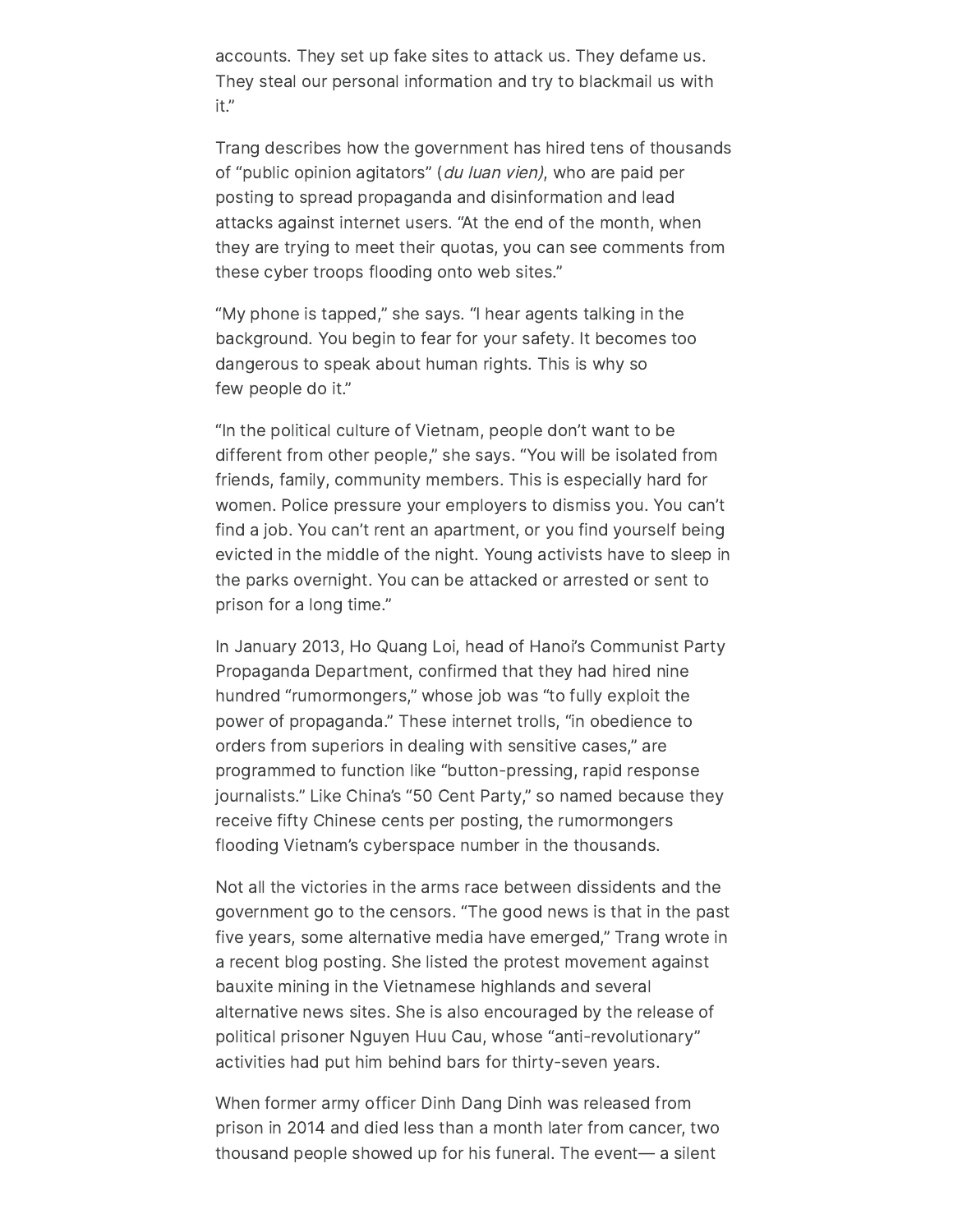protest against the Chinese Aluminum Company being issued permits to strip mine bauxite in Vietnam's central highlands—was broken up by plainclothes police sent "to tear away commemoration banners from floral tributes" and disperse the crowd paying tribute to the "anti-state Dinh Dang Dinh."

Three other prisoners of conscience, including legal scholar Cu Huy Ha Vu, were released in April 2014. Dr. Vu was flown directly from prison to exile in the United States, which suggested to Trang "that he may have been 'traded' by the Vietnamese government for some economic and political gains." Two months later, another trade seems to have netted therelease of labor activist Do Thi Minh Hanh.

Unfortunately, the good news was followed by another roundup of political prisoners, including Sidewalk News Agency's Anh Ba Sam and author Nguyen Quang Lap. Vietnam is happy to supply mice to the world's global cats, and among its various shortages, Vietnam has never recorded a shortage of mice.

### A Confession

Traveling to the Philippines, which does not require a visa for Vietnamese visitors, Trang secretly left Vietnam in January 2013. The following year, she received a fellowship from the German government to study public policy at the University of Southern California. After ten months in Los Angeles, she was offered political asylum in the United States but chose instead to return to Vietnam. In January 2015, she was arrested at the airport in Hanoi and told she was on a blacklist of people not allowed to leave the country.

"News about my detention went viral on Facebook," she says. "They released me that night but told me I was banned from leaving Vietnam for 'national security reasons.'" Today, one of Vietnam's best political reporters is basically unemployed and unemployable.

Back in 2009, when Trang was working as a columnist for VietnamNet, she and two well- known bloggers were arrested in a crackdown on dissidents. Held for nine days, she was accused of making "advocacy tee-shirts" and leading protests against Chinese bauxite mining.

### "'In tears, before the Tet holiday, I wrote a confession telling everyone that I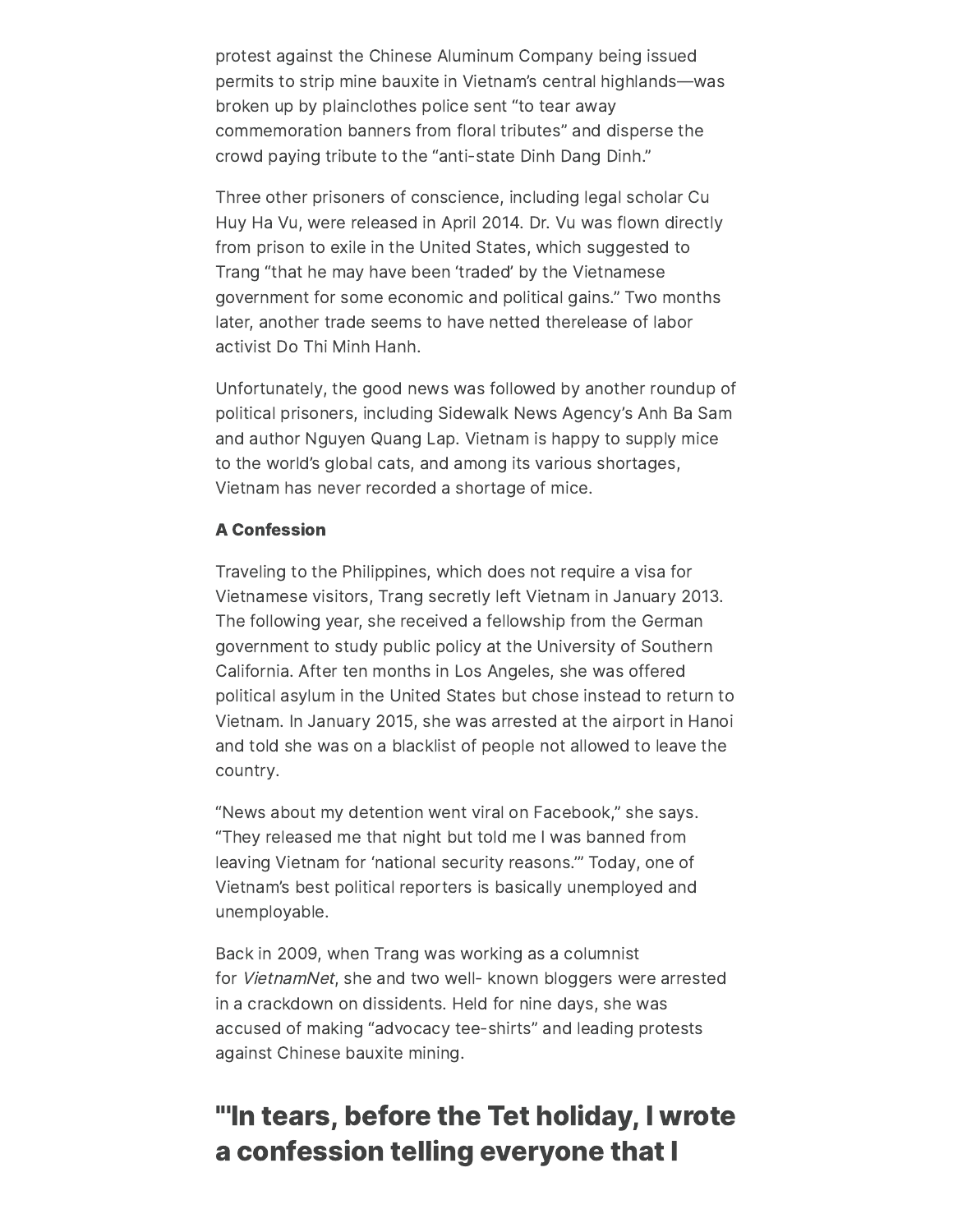### could do nothing to defend myself and them. I asked them to forgive me, ' she says."

"They confiscated my lap top when I was in jail and opened it to find private photos of me with my former lover," she says. "They tried to make me sign forty of these photos and confess to being in them. I refused to do this. Then they 'invited' my mother to the police station. With my mother seated at a table in front of me, they held up each photo and threatened to turn it around and show her the picture. My mother is a traditional Asian woman who doesn't believe in having sex before marriage. She looked miserable.

"They forced me to sign the photos and write a confession in front of my mother. 'This is my body. I am having sex with this man,' I wrote out forty times. "Over the years, they have tried to silence me by threatening to use these photos."

Trang slumps in her chair as she tells me this story. Her face is grave and unsmiling. "In tears, before the Tet holiday, I wrote a confession telling everyone that I could do nothing to defend myself and them. I asked them to forgive me," she says.

Trang's "Confession" was published on her blog in February 2015. "I must admit that I am not in the best of moods as I sit down to write these lines right at this very moment," she warns her readers. "For the past six months, since the summer of 2014, when I was still completing my fellowship in the U.S., I have been regularly receiving threatening messages from unidentifiable Facebook pages with the same contents: they will disseminate to the Internet private, sexual images of mine—Pham Doan Trang—if I continue with my works, [which] are described as 'subversive activities' by them."

Trang goes on to describe the "sad story of some six years ago," when she was arrested and the blackmail began. Often, in the middle of the night, she was "awakened by threatening and unidentified messages, harsh comments made by the government's internet trolls. I realized that, sooner or later, those pictures [would be] disseminated by posting on a website dedicated to 'war on dissidents' [or] by sending them directly to the people whom I would not want to be aware of this story. Worse yet, they could be photo-shopped and disseminated with additional untrue and malicious information (this is how the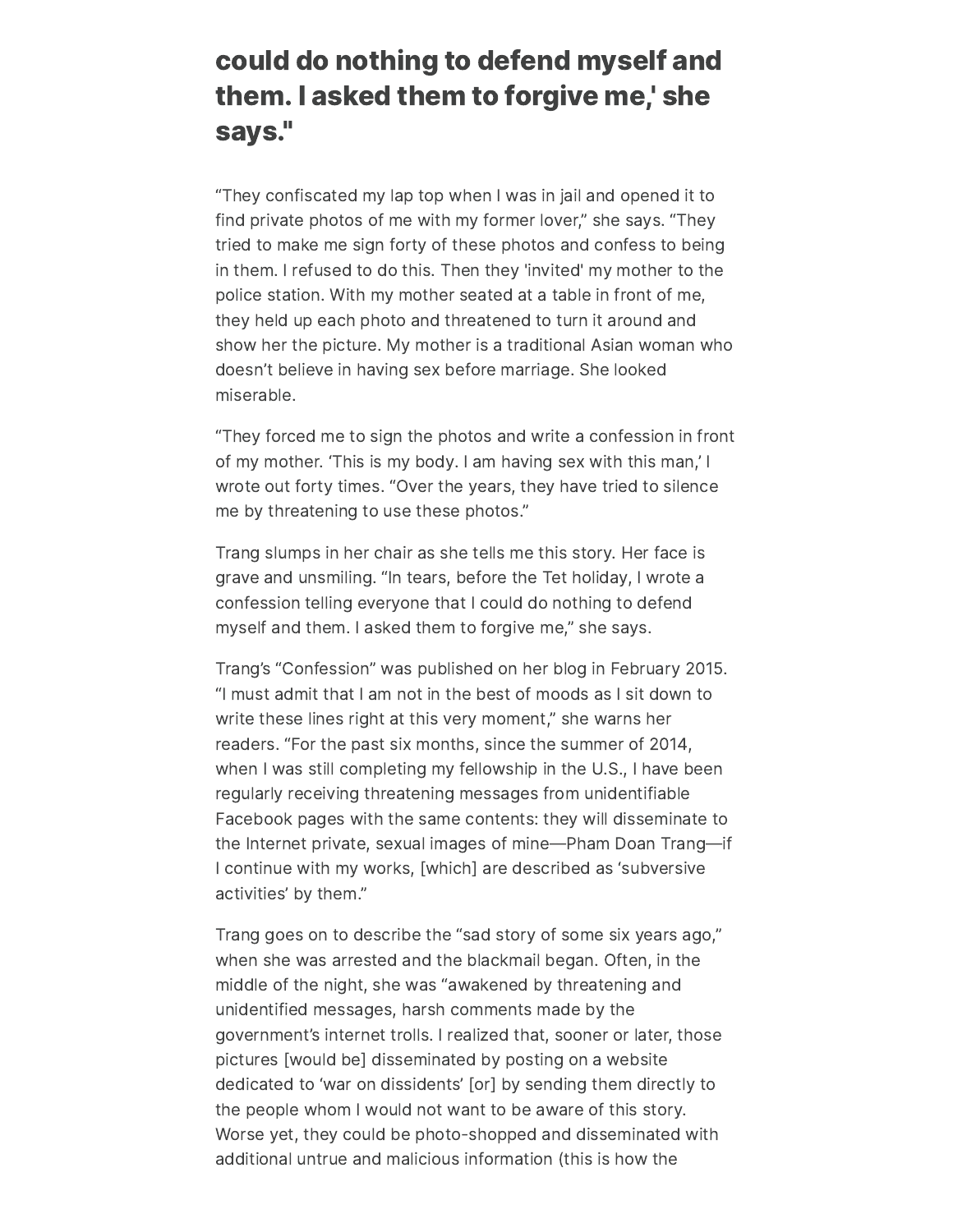internet trolls paid by the government have been treating dissidents) to create horrible tales about me.

"Even though it is truly heart-rending, I must write this 'confession' at the end of this lunar year because I simply cannot predict when my private pictures will be posted online with highlights and red circles, etc.

"I want to offer my apology to those who will be affected by this incident, if it happens the way I fear. I want to tell them that I do not have the power to defend myself and that it is impossible for me to take up the responsibility of securing those pictures once the security police have their hands on them."

Soon after Trang's return from the United States, her intimate photos began leaking onto the internet. "The police aren't using physical torture and imprisonment, but something more subtle," she says. "I suffered psychological trauma after that. I flash back to dozens of policemen staring at my photos, my body exposed before them. I cannot forget the way my mother looked that day a traditional, soft-spoken woman who was then in her late sixties, wracked with misery and pain."

"That humiliation is still with me," she says. "My apartment is bugged. I can't change clothes in my room anymore. I have no more privacy."

"When I was offered asylum in the United States, I told the consular official, 'I don't want to be a burden. You have enough political refugees.'"

"'You are not a burden. You are an asset,' he told me. I have never heard these words in my own country, where I have been arrested and beaten many times."

"On a national level, I see signs of hope in Vietnam. More and more young people want to build a democracy. Many others are declining to become members of the communist party. But here the phrase 'anti-communist party' means 'anti-state.' This is illegal. It is a crime."

"For myself I see no hope. I no longer have the chance to live a peaceful life. No more love life. No more family life. No more privacy. I have to live as a public enemy, with police repression.

"You can never take the prison out of someone's mind," she says. "It becomes part of your life. I can never get those nine days of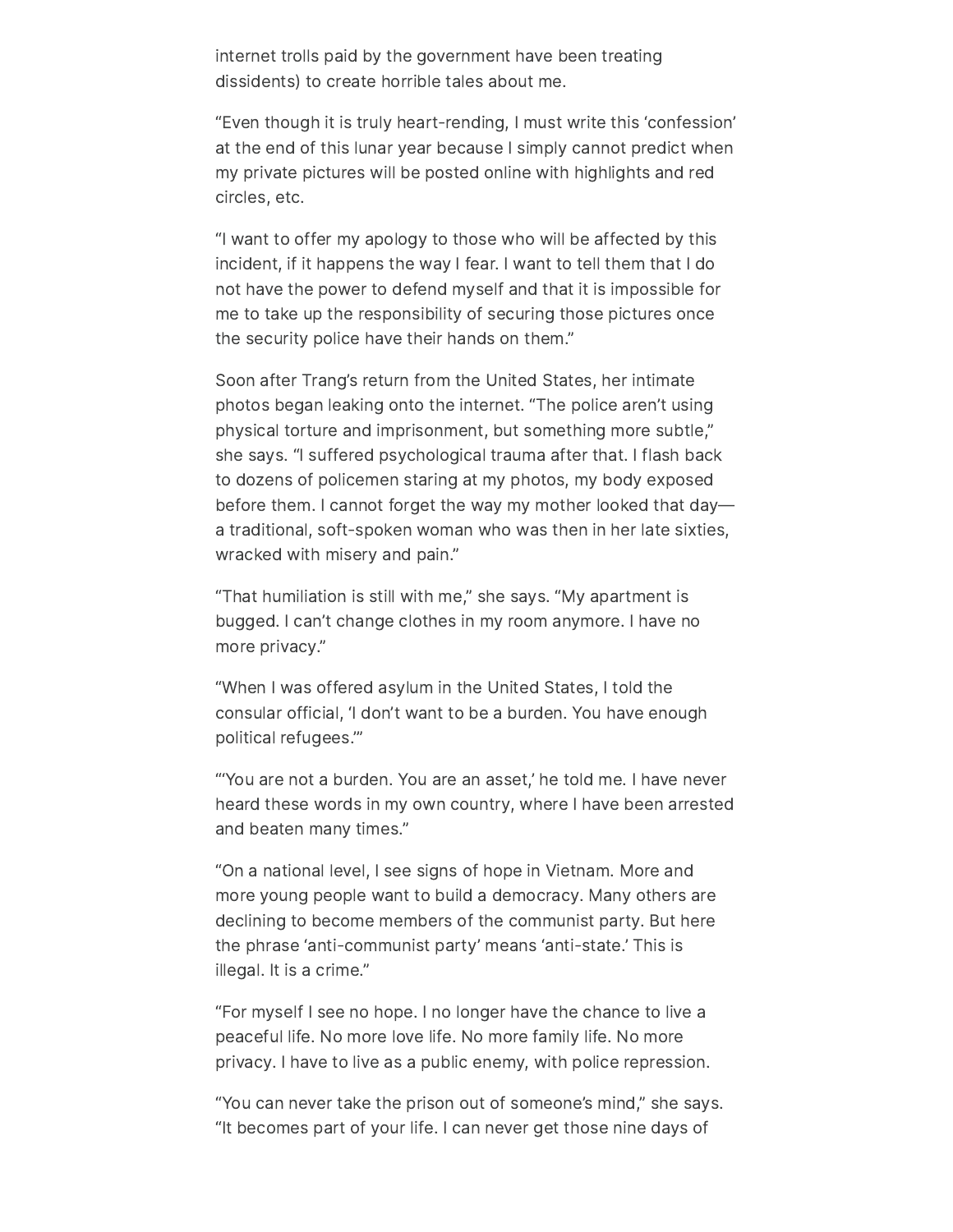detention out of my mind, with the police preaching to me in front of my mother about morality.

"My scandal has given me a slave mind. Fear is all around, and the police take advantage of this."

### Sweet Virtues

Trang invites me to attend a journalism class that she teaches once a week at a café on the outskirts of Hanoi. "These are very brave students," she says. "Classes like this are raided by the police."

Later in the week, I give a taxi driver a piece of paper with an address written on it. We drive into Hanoi's western suburbs, before I am dropped on the shores of a small lake. The lake is surrounded by outdoor cafes full of people eating boiled crabs and drinking beer. I watch the festivities until I notice an alley leading away from the lake. I walk down the alley and turn left to discover a small café that doubles as a kind of community center. I leave my shoes at the door and walk upstairs to a carpeted room with low tables. At the far end of the room are seven young Vietnamese, dressed casually in jeans and tee shirts, except for one young woman in a skirt. Trang walks in behind me, still limping badly from her encounter with the police. She unslings her backpack and lowers herself to the floor with a wince. "Maybe tomorrow I'll go to the hospital for a checkup," she says.

### "They are doing nothing more than exploring the world around them, which, unfortunately, in Vietnam makes them criminals."

We order iced coffee and tea and introduce ourselves. Among the students are a young man finishing a law degree, an "activist promoting civil society," a corporate accountant, a first- year engineering student, a specialist in mobile networks, another student studying "economic law" ("Vietnam doesn't train many criminal lawyers," he says), a hotel desk clerk, and the young woman, who has just finished medical school. They tell me they are studying journalism to understand what is happening around them. Many of them are political activists. For a Green Hanoi is one of their causes, a group that recently organized rallies to prevent Hanoi from chopping down its old trees. One